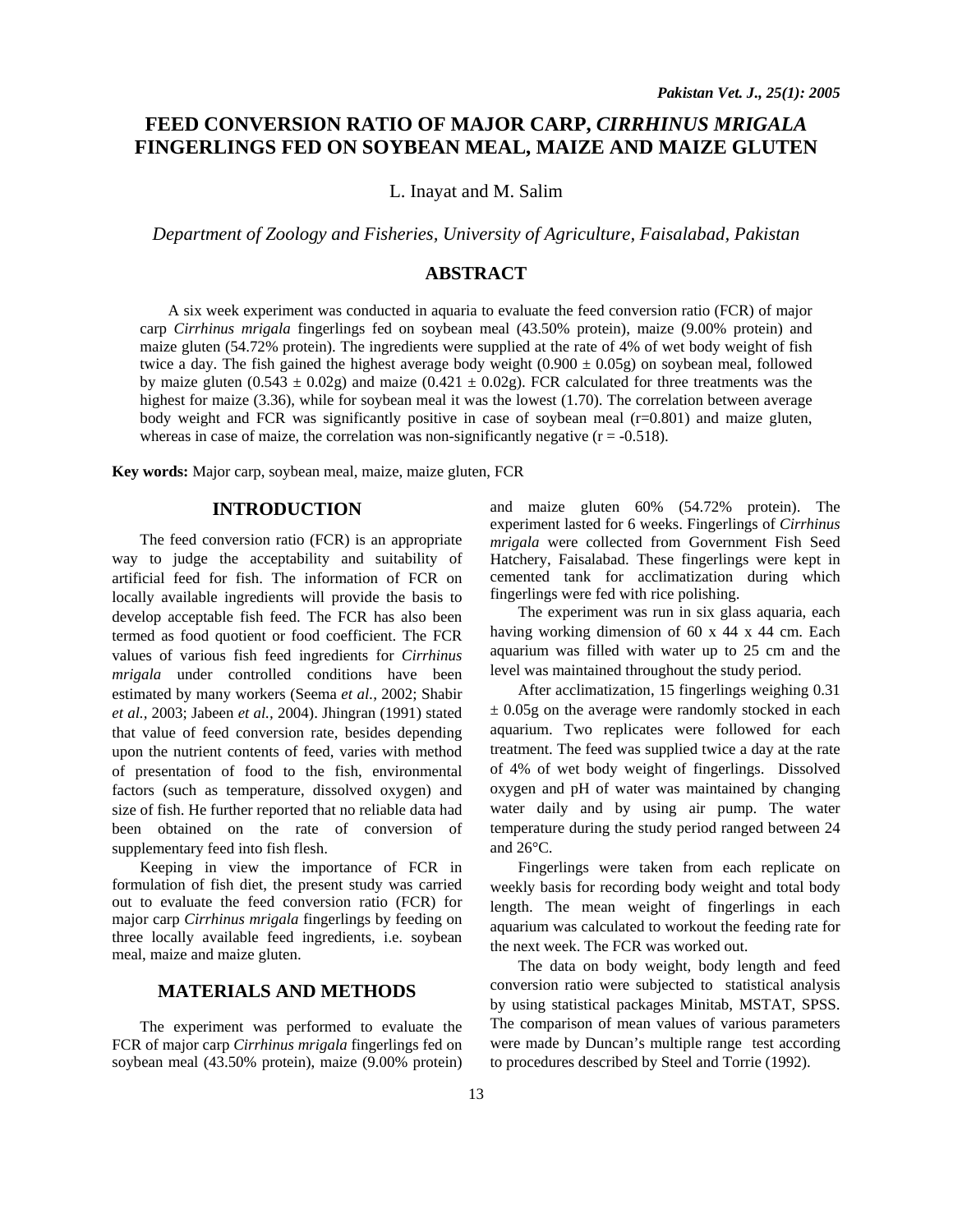The body weight and body length of fingerlings in all three groups increased as the study advanced. At the end of the study, *Cirrhinus mrigala* fingerlings showed the highest body weight  $(0.90 \pm 0.05$ g) on soybean meal and this was followed by maize gluten  $(0.74 \pm 1)$ 0.02g) and maize  $(0.52 \pm 0.02$ g). Trend of mean body weight of three dietary ingredients was the same during different weeks. Similarly, the total length was maximum (2.95  $\pm$  0.05 cm) on soybean meal. The next higher body length attained by fish was on maize gluten  $(2.80 \pm 0.05 \text{ cm})$  and maize  $(2.45 \pm 0.05 \text{ cm})$ . The mean of total body length indicated the same trend during different weeks (Tables 1 and 2). The difference in body weight and body length attained by *Cirrhinus mrigala* fingerlings on three ingredients was significant  $(P< 0.05)$ .

The regression lines (Fig. 1 and 2) indicate the trend of body weight gain and increase in total length by *Cirrhinus mrigala* fingerlings on three ingredients. On soybean meal, regression equations for body weight and body length were  $0.03354 + 0.939$  X and  $1.2161 +$ 0.3018 X, respectively. Although growth rate remained different in different weeks but overall increase was linear ( $\mathbb{R}^2 = 99.71\%$  and  $\mathbb{R}^2 = 98.87\%$ , respectively) in both parameters. Similarly, the linear  $(R^2 = 97.84\%$  and  $R^2$  = 99.25%) increases under maize followed  $0.2846 + 0.0461$  X and  $1.25 + 0.1929$  X equations for body weight and total body length, respectively. Fish on

maize gluten 60% also showed a linear increase  $(R2 =$ 98.64% and  $R2 = 98.50\%$ ) with regression equation  $0.3429 + 0.0671$  X and  $1.2643 + 0.27X$  for body weight and body length, respectively.

Fig. 3 represents the trend followed by FCR values of *Cirrhinus mrigala* fed on three ingredients. The overall average FCR at  $6<sup>th</sup>$  week was highest for maize (3.36), followed by maize gluten (2.23) and soybean meal (1.70). FCR values of three ingredients during six weeks were statistically different. The correlation coefficient between average body weight and feed conversion ratio of three ingredients was positively significant in case of soybean meal (0.801) and maize gluten  $60\%$  (0.718). However, in case of maize  $(-0.15)$ , the correlation was negative but non-significant.

#### **DISCUSSION**

In the present study, the overall growth of *Cirrhinus mrigala* fingerlings remained higher for soybean meal and maize gluten, while the lowest for maize throughout the study period. The higher growth response shown by the fish appears to be due to higher protein contents of soybean meal (43.50% crude protein) and maize gluten (54.72% crude protein). The present results substantiate the findings of Rajbanshi *et al*. (1989), who reported that 45 days old rohu (*Labeo rohita*) fingerlings gave the highest growth rate on diets containing 39.18% protein than diets containing 25.4% protein. Similarly, Salim and Sheri (1999) observed

 **Table 1: Weekly variations in body weight (g) of** *Cirrhinus mrigala* **fed on three ingredients** 

| <b>Weeks</b>             | Soybean meal       | <b>Maize</b>       | Maize gluten 60%   |
|--------------------------|--------------------|--------------------|--------------------|
| $\overline{\phantom{a}}$ | $0.32 \pm 0.050$   | $0.30 \pm 0.05p$   | $0.31 \pm 0.05$ op |
|                          | $0.44 \pm 0.05$    | $0.31 \pm 0.05$ op | $0.41 \pm 0.00$ m  |
| 2                        | $0.51 \pm 0.05$ ij | $0.36 \pm 0.00$ n  | $0.50 \pm 0.05$    |
| 3                        | $0.60 \pm 0.05f$   | $0.40 \pm 0.05$ m  | $0.55 \pm 0.05$ h  |
| 4                        | $0.70 \pm 0.00$ d  | $0.47 \pm 0.05k$   | $0.60 \pm 0.05$ f  |
| 5                        | $0.81 \pm 0.01$    | $0.52 \pm 0.00$ i  | $0.67 \pm 0.00e$   |
| 6                        | $0.90 \pm 0.00$ aA | $0.57 \pm 0.00$ gB | $0.74 \pm 0.00$ cC |

 Values with different lower case letters within a column and upper case letters within a row differ significantly (p<0.05).

|  | Table 2: Weekly variations in body length (cm) of <i>Cirrhinus mrigala</i> fed on three ingredients |  |  |  |  |
|--|-----------------------------------------------------------------------------------------------------|--|--|--|--|
|--|-----------------------------------------------------------------------------------------------------|--|--|--|--|

| <b>Weeks</b> | Soybean meal       | Maize              | Maize gluten 60%   |
|--------------|--------------------|--------------------|--------------------|
|              | $1.25 \pm 0.050k$  | $1.30 \pm 0.00$ jk | $1.25 \pm 0.05k$   |
|              | $1.50 \pm 0.00$ hi | $1.40 \pm 0.00$ ij | $1.55 \pm 0.05$ gh |
| 2            | $1.80 \pm 0.00$ f  | $1.65 \pm 0.05g$   | $1.80 \pm 0.001$   |
| 3            | $2.05 \pm 0.05$ f  | $1.80 \pm 0.050$ f | $2.00 \pm 0.00e$   |
| 4            | $2.45 \pm 0.05c$   | $2.00 \pm 0.00e$   | $2.45 \pm 0.05c$   |
| 5            | $2.85 \pm 0.05a$   | $2.20 \pm 0.00$ d  | $2.70 \pm 0.00$    |
| 6            | $2.95 \pm 0.05$ aA | $2.45 \pm 0.05cB$  | $2.80 \pm 0.05cC$  |

 Values with different lower case letters within a column and upper case letters within a row differ significantly (p<0.05).